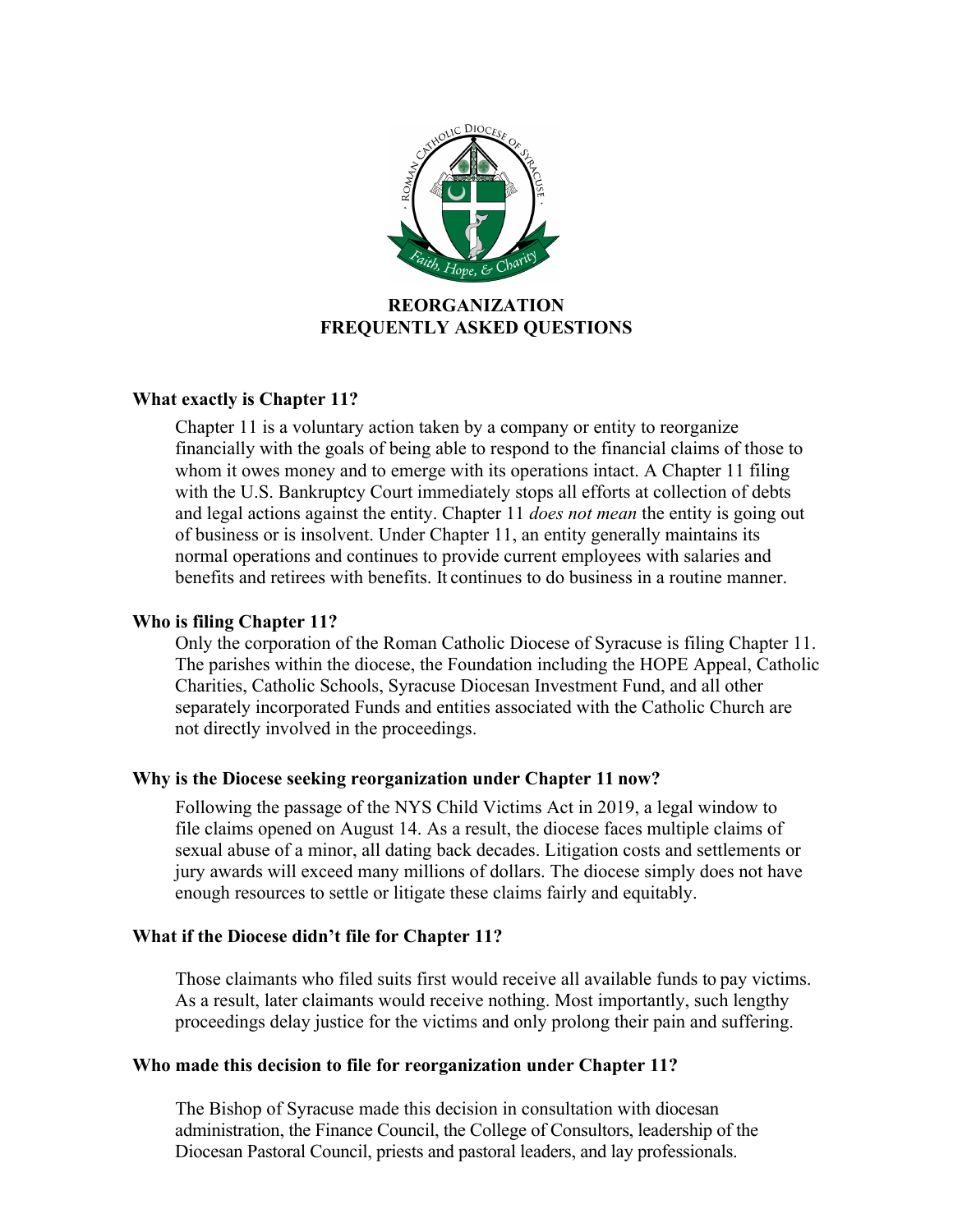## **What is the diocese's total liability?**

It is too early in the process to calculate. The litigation window has been extended until August 2021.

## **Does the diocese have insurance?**

Yes. The diocese is in negotiations with its insurers to respond to these claims.

## **Do legal costs associated with this filing add to the diocese's financial burden?**

Certainly, there are legal costs associated with filing under Chapter 11, but there would also be legal expenses to defend the diocese in State Court litigation. Filing under Chapter 11 is the best course of action given the financial liability the diocese faces.

One important aspect of filing for Chapter 11 protection is that filing stops all civil actions, judgments, collection activities, and related actions by claimants. The stay, in effect, provides time for the organization filing for Chapter 11 protection to form a reorganization plan detailing how its available assets will be used to pay claims and negotiate reasonable settlements.

# **How long does reorganization take under Chapter 11?**

There is no set schedule on how long it takes a debtor to reorganize under Chapter 11. The diocese's hope is to bring this to a conclusion as soon as possible.

# **What financial control will the court have over the diocese in Chapter 11 bankruptcy?**

The court will hear and decide on the diocese's requests to conduct business as usual — e.g. carrying out its ministries, paying its employees — while the diocese develops and submits a Reorganization Plan to satisfy all claimants in a fair and equitable manner.

# **How will reorganization affect the daily operation of the diocese, its parishes, schools, and affiliated agencies?**

Parishes are separately incorporated under New York State's Religious Corporation Law. Charitable entities, such as Catholic Charities, are separately incorporated under New York's Not for Profit Corporation Law. The ministries and operations of parishes and entities should not be directly affected by the diocese's Chapter 11 proceeding.

# **If the diocese is in Chapter 11 bankruptcy, is my parish in Chapter 11 as well?**

No. Parishes are incorporated as separate entities and are not part of this bankruptcy filing.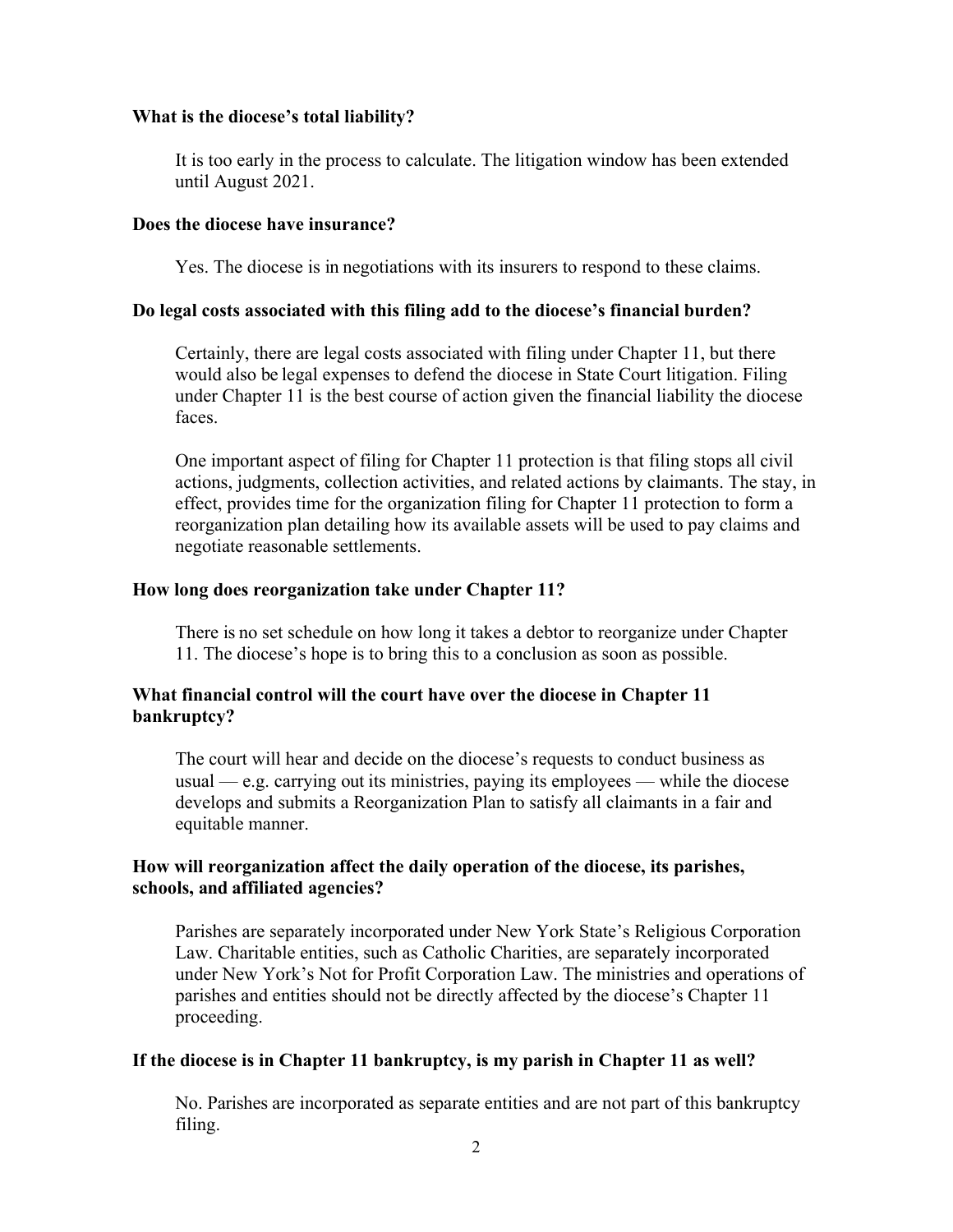#### **Will the diocese sell parish property or use parish assets to pay its debts?**

No. Parishes are incorporated as separate entities. The diocese cannot use parish assets or property to settle claims. It is our sincere hope and prayer that the celebration of the sacraments and regular parish life will be unaffected by this difficult financial process to resolve claims.

One way in which the diocese hopes to have a positive impact on parishes is by seeking a court-approved process that stops any Child Victims Act-related litigation against those parishes so those claims can be settled in the same way as claims against the diocese. Future claims against the parishes and diocese are expected to be conveyed to the victims' fund through a "channeling injunction." Thus, all claims would be settled from the same fund.

# **What does reorganization mean for victims and their court cases?**

This diocese has limited resources for adequately responding to claimants under the Child Victims Act.

We believe and hope that the Chapter 11 will provide the victims, any other claimants, the diocese, and its insurers with a method where all of these claims can be settled, and the victims compensated in a fair and timely manner. As part of our Reorganization Plan, the diocese intends to create a fund with a pool of money from both diocesan funds and money from insurance carriers.

# **Didn't the Independent Reconciliation Compensation Program (IRCP) settle these claims?**

The IRCP program was a voluntary independent mediation program offered to those who had notified the diocese of their claim prior to February 2018. The program was very successful, settling 81 claims. The CVA opened in 2019, changing the civil statute and opening a one-year window (now two-year window) for any person of any age to bring a claim against the diocese for alleged abuse, even if the accused and the victim are deceased. The majority of the claims that have been filed during this period involve victims previously unknown to the diocese.

## **Will the diocese still have to defend itself against lawsuits in civil court during reorganization?**

No. Chapter 11 prevents all lawsuits under the Child Victims Act from going forward.

# **Will my gift to the Annual HOPE Appeal or Cathedral Restoration Fund be used to pay legal settlements?**

No. Gifts are made to the HOPE Appeal to support specific ministries and programs